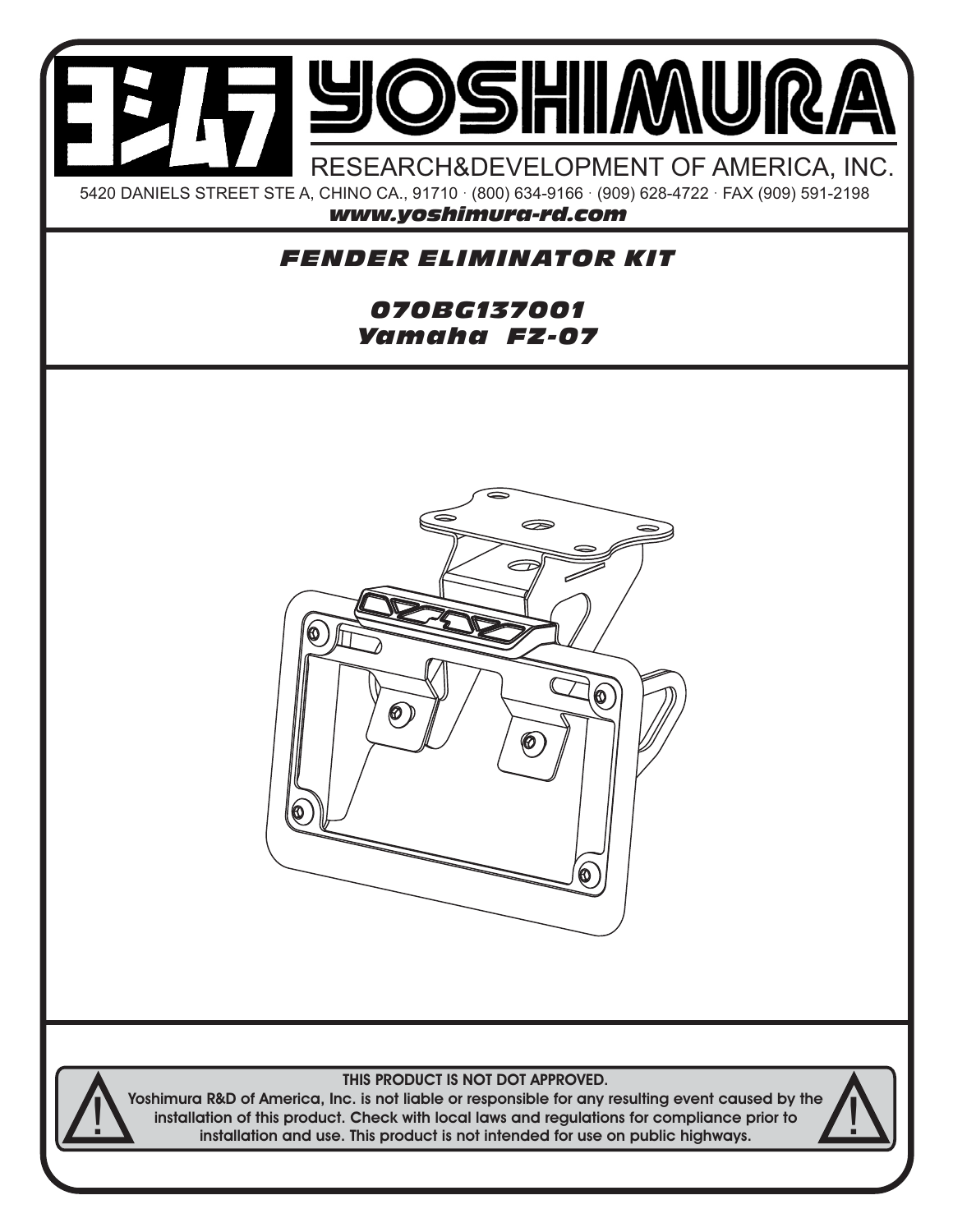

| No.                   | <b>Item</b>         | <b>Description</b>                | Qty.           |
|-----------------------|---------------------|-----------------------------------|----------------|
| 1                     | 13700-FEBKT         | <b>Fender Eliminator Bracket</b>  | 1              |
| $\overline{2}$        | 12200-FEBKT         | License Plate bracket             | 1              |
| 3                     | 070BG-LH-K1         | <b>LED License Plate Light</b>    | 1              |
| 4                     | 070BG-LPF           | License Plate Frame               | 1              |
| 5                     | 13630-TSBL-00       | Left Turn Signal Bracket          | 1              |
| 6                     | 13630-TSBR-00       | <b>Right Turn Signal Bracket</b>  | 1              |
| $\overline{7}$        | M6X16BHS            | 6mm x 16mm Button Head Screw      | $\overline{2}$ |
| 8                     | M6X14BHS            | 6mm x 14mm Button Head Screw      | $\overline{2}$ |
| 9                     | M6X10BHS            | 6mm x 10mm Button Head Screw      | 2              |
| 10                    | M4X6BHS             | 4mm x 6mm Button Head Screw       | $\overline{2}$ |
| 11                    | 6MMWASHER           | 6mm Washer                        | 4              |
| 12                    | 6MMLN               | 6mm Nylon Lock Nut                | 4              |
| $***$                 | <b>BN-SSS-22-18</b> | <b>Butt Connectors</b>            | $\overline{2}$ |
| $***$                 | ZT-300              | Cable Ties                        | 3              |
| $***$                 | 17029               | <b>Yoshimura Sticker Sheet</b>    | 1              |
| <b>Optional Parts</b> |                     |                                   |                |
| $***$                 | 070BGUNVTBKT        | Universal Turn Signal Bracket Kit |                |

\*\*\* The Yoshimura Universal Turn Signal Bracket Kit is to be used with aftermarket stud-mounted turn signals and is sold separately.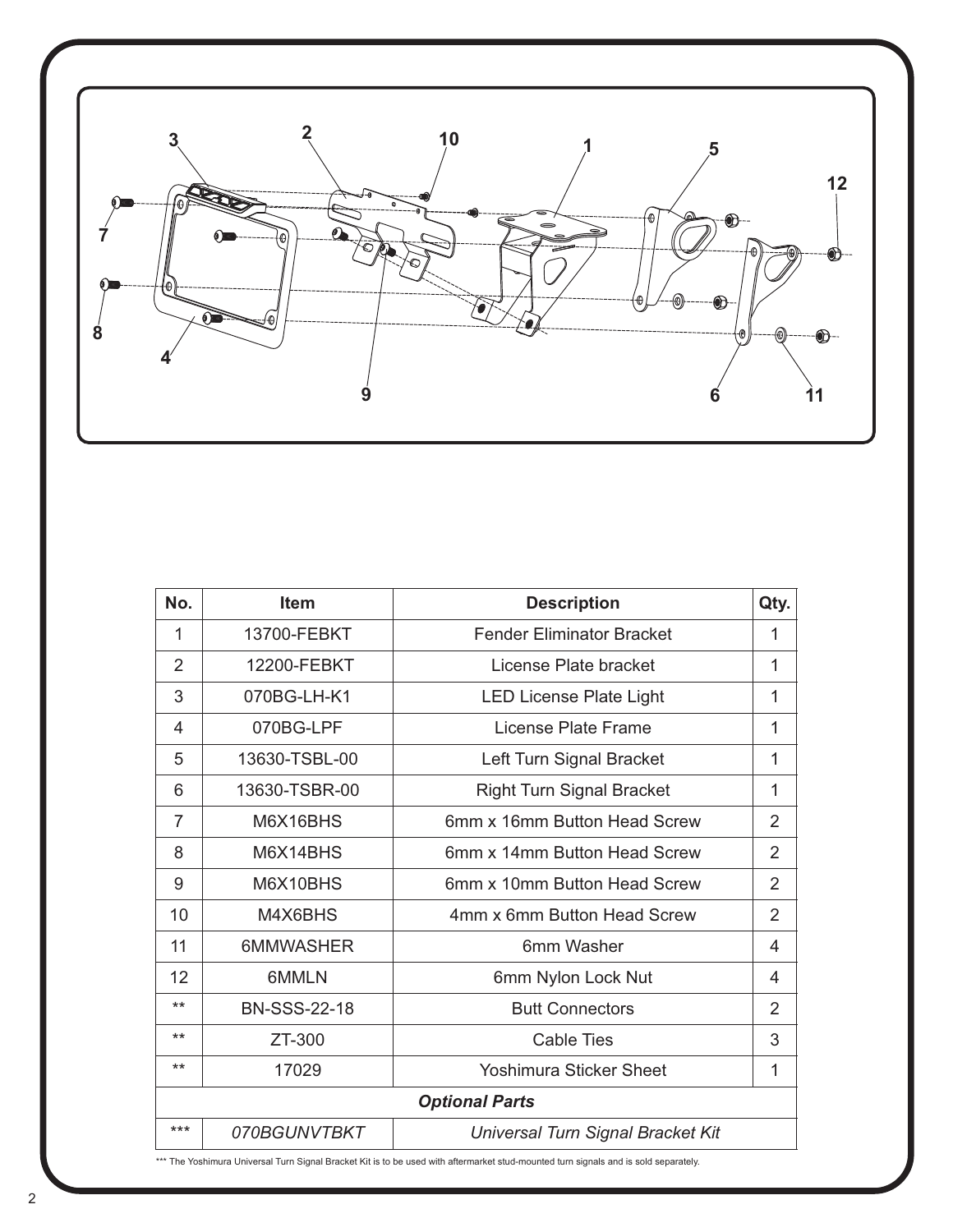## **Removal**

- 1. Remove passenger and rider seat.
- 2. Remove the center cover between passenger and rider seat.
- 3. Remove the upper tail cover above the tail light.
- 4. Remove left and right rear side covers as per Factory Service / Owners Manual.
- 5. Disconnect license plate light and turn signal wires.
- 6. While securely supporting the stock fender assembly, remove the four bolts securing the fender assembly to subframe. Carefully remove the stock fender assembly making sure not to damage the license plate light wire and turn signal connectors.
- 7. Disassemble the stock fender assembly and remove left and right turn signals.
- 8. Cut the stock license plate light connector from the stock fender assembly. Be sure to cut at least a 6" section of wire from the connector.

## **Installation**

1. Install (No. 3) *070BG-LH-K1,* Yoshimura license plate light onto (No. 2) *12200-FEBKT,* Yoshimura license plate bracket using (No. 10) *M4X6BHS,*  4mm button head screws provided in the kit.



2. Install (No. 2) *12200-FEBKT,* license plate bracket onto (No. 1) *13700-FEBKT,* fender eliminator bracket using (No. 9) *M6X10BHS,* 6mm button head screw.



- 3. Install (No. 1) *13700-FEBKT,* fender eliminator bracket to subframe using the stock bolts.
- 4. Using the *BN-SSS-22-18,* butt connectors provided in the kit, connect Yoshimura license plate light wires to the stock license plate light wires as follows:

 Red -to- Blue Black -to- Black

- a) Strip the stock fender light wire ends 1/4" - 1/2" and insert into *BN-SSS-22-18,* butt connectors provided in the kit.
- b) Center the spliced wire ends in the middle and using a heatgun or lighter, apply heat evenly on the outer edges of the butt connector to shrink and hold wires in place.
- c) Making sure that the stripped ends are centered, heat the center of the butt connector evenly until the solder begins to liquify.
- d) Allow to cool completely and tug both ends of the wires to verify that connection is secured.

Scan for link to butt connector instruction video.



- 5. Install the stock left and right turn signals onto (No. 5,6) *13630-TSBL/R-00,* turn signal brackets using the stock hardware.
- 6. Install (No. 5,6) *13630-TSBL/R-00,* turn signal brackets and (No. 4) *070BG-LPF,* license plate frame using the (No. 7,8) *M6X16BHS* and *M6X12BHS,* 6mm button head screws as shown in the diagram.